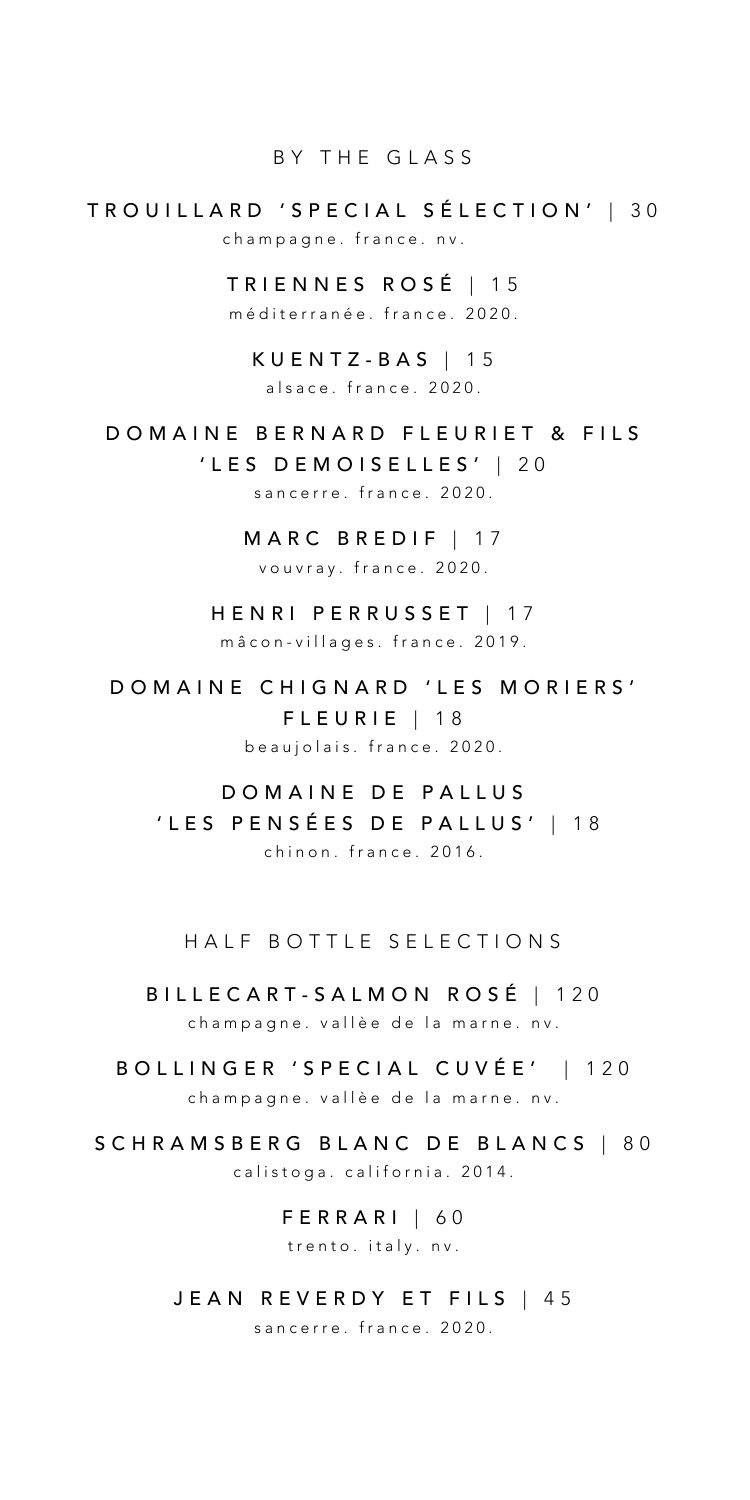#### MALOSSOL CAVIARS

1oz caviar. yukon potato blini. crème fraiche. egg mimosa.

# WHITE STURGEON | 79

caviar co. california.

## CLASSIC OSETRA | 109

tsar nicoulai. bulgaria.

### GOLDEN OSETRA | 1 4 9

tsar nicoulai. bulgaria.

## FRUITS DE MER

#### OYSTERS ON THE HALF SHELL | 30

half dozen. rosé mignonette. cocktail sauce.

## NEW ZEALAND LANGOUSTINE | 3 4

french louis sauce. smoked paprika. lemon.

#### ALASKAN TANNER CRAB | 3 3

celery remoulade. green apple. vadouvan curry.

#### SHELLFISH PLATEAU | 59

a selection of our fruits de mer .

#### LE GRAND PLATEAU | 109

½ oz kaluga caviar service + our fruits de mer.

APÉRITIF S

FRIED FROG LEGS | 21 green garlic aïoli. persillade butter. lemon

TRUFFLE CHEESE TARTE | 2 5 tête de moine. crispy walnut. petite salade.

SALAD AUX LARDONS | 24 frisée lettuce. wagyu beef lardon. egg mimosa .

FRENCH STYLE CHEESES | 27 selection of three. muscat wine gelée. manoa honey comb.

add la quercia prosciutto | 15

*\* consuming raw or undercooked meats, poultry, seafood, shellfish or eggs may increase your risk of foodborne illness. please notify your server of any food allergies.*